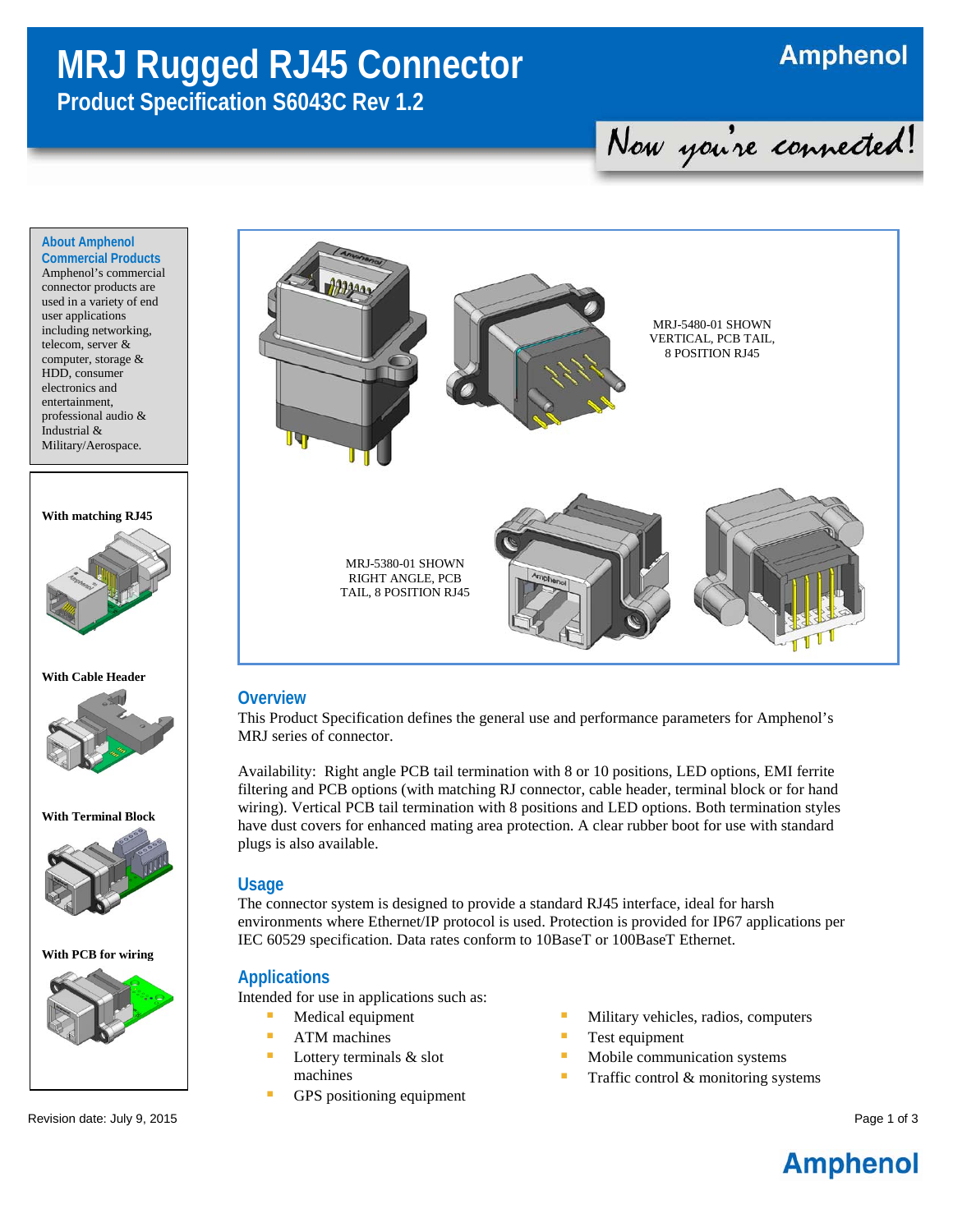### **S6043C Rev 1.2**

## Now you're connected!

#### **About Amphenol**

**Commercial Products** Amphenol's commercial connector products are used in a variety of end user applications including networking, telecom, server & computer, storage & HDD, consumer electronics and entertainment, professional audio & Industrial & Military/Aerospace.

#### **Related Products**

**MDB**



#### 9 POSITION CONNECTOR SHOWN

**MUSB**



MUSB-B151-34 SERIES MINI-B, RIGHT ANGLE SHOWN



MUSB-C111-30 SERIES A, RIGHT ANGLE, STACKED SHOWN

#### **Connector Electrical Characteristics**

Current rating: 1.5A per contact Contact resistance: 30 mΩ max Insulation Resistance: 500 MΩ min Dielectric Withstand Voltage: 1000/1500 V AC @ sea level LED forward DC current: 25mA max LED forward Voltage: 2.5 Volts max. @ 20mA Minimum Impedance (Ferrite): 38 Ohms at 25 MHz

#### **Connector Mechanical Characteristics**

Thermal Shock: 25 cycles  $@ -40°$  to  $+70°$  C Physical Shock: Per EIA364-27, Condition H (11ms 30G) Humidity: Per EIC512-6 / EIA364-11A Vibration: Per EIA364-28, Condition 5A Salt spray: Per EIA364-26, 250 Hrs Mating cycles: 2500

#### **Assembly Process Characteristics**

Recommended Torque for Panel Mount Screws: 0.45 to 0.65 Nm (4.00 – 5.75 in-lbs). Hand or wave solder: 150°C for 180 seconds (Pre-heat) and 265°C for 8 seconds max (Solder tails). Solder tails suitable for PCB thickness of 1.57 to 3.18 mm (.062" to 0.125")

#### **Material Requirements**

MRJ connectors are RoHS compliant.

Unless otherwise specified, the materials for each component shall be:

- Contacts: Phosphor Bronze with 1.27µm (50µ") min Gold over 1.27µm (50µ") min Nickel
- **Housing: High temperature thermoplastic, UL94V-0 rated, Black**
- **Front Housing: Clear Polycarbonate (customer process cleaners must be compatible)**
- Shell: Die cast Zinc alloy, Nickel plating
- **Gasket: Silicone rubber**
- **LED:** Epoxy lens, Tin plating on steel tail

Temperature rise: Meets the requirement of 30° C ΔT Operating temperature -40 $\degree$  to +105 $\degree$  C

#### **Available Documents**

#### **Drawing Numbers:**

| $P-MRI-53XX-X1$                                                                                                     | MRJ Receptacle, Right Angle, 8 or 10 position                                         |  |  |  |  |  |  |
|---------------------------------------------------------------------------------------------------------------------|---------------------------------------------------------------------------------------|--|--|--|--|--|--|
| P-MRJ-548X-X1                                                                                                       | MRJ Receptacle, Vertical, 8 position                                                  |  |  |  |  |  |  |
| $P-MRI-55XX-X1$                                                                                                     | MRJ Receptacle, Right Angle on PCB with Right Angle Cable Header                      |  |  |  |  |  |  |
| P-MRJ-578X-X1                                                                                                       | MRJ Receptacle, Right Angle on PCB with RJ connector                                  |  |  |  |  |  |  |
| $P-MRI-59XX-X1$                                                                                                     | MRJ Receptacle, Right Angle on PCB with Terminal Blocks                               |  |  |  |  |  |  |
| $P-MRI-63XX-X1$                                                                                                     | MRJ Receptacle, Right Angle, EMI filtered                                             |  |  |  |  |  |  |
| P-MRJ-758X-X1                                                                                                       | MRJ Receptacle, Right Angle on PCB with Transient Voltage Protection and Cable Header |  |  |  |  |  |  |
| Contact Factory, authorized Amphenol representative or website www.amphenolcanada.com for additional configurations |                                                                                       |  |  |  |  |  |  |
|                                                                                                                     |                                                                                       |  |  |  |  |  |  |

QTR9300376 Quality Test Report

Amphenol Canada Corp. Page 2 of 3 605 Milner Avenue<br>Toronto, Ontario, Canada, M1B 5X6 +1 416 291 4401

Copyright © Amphenol Corporation 2011 • All rights reserved

**Amphenol** 

www.amphenolcanada.com

THIS DOCUMENT CONTAINS PROPRIETARY INFORMATION AND SUCH INFORMATION MAY NOT BE DISCLOSED TO OTHERS FOR ANY PURPOSE OR USED FOR MANUFACTURING PURPOSES WITHOUT WRITTEN PERMISSION FROM AMPHENOL CANADA CORP.